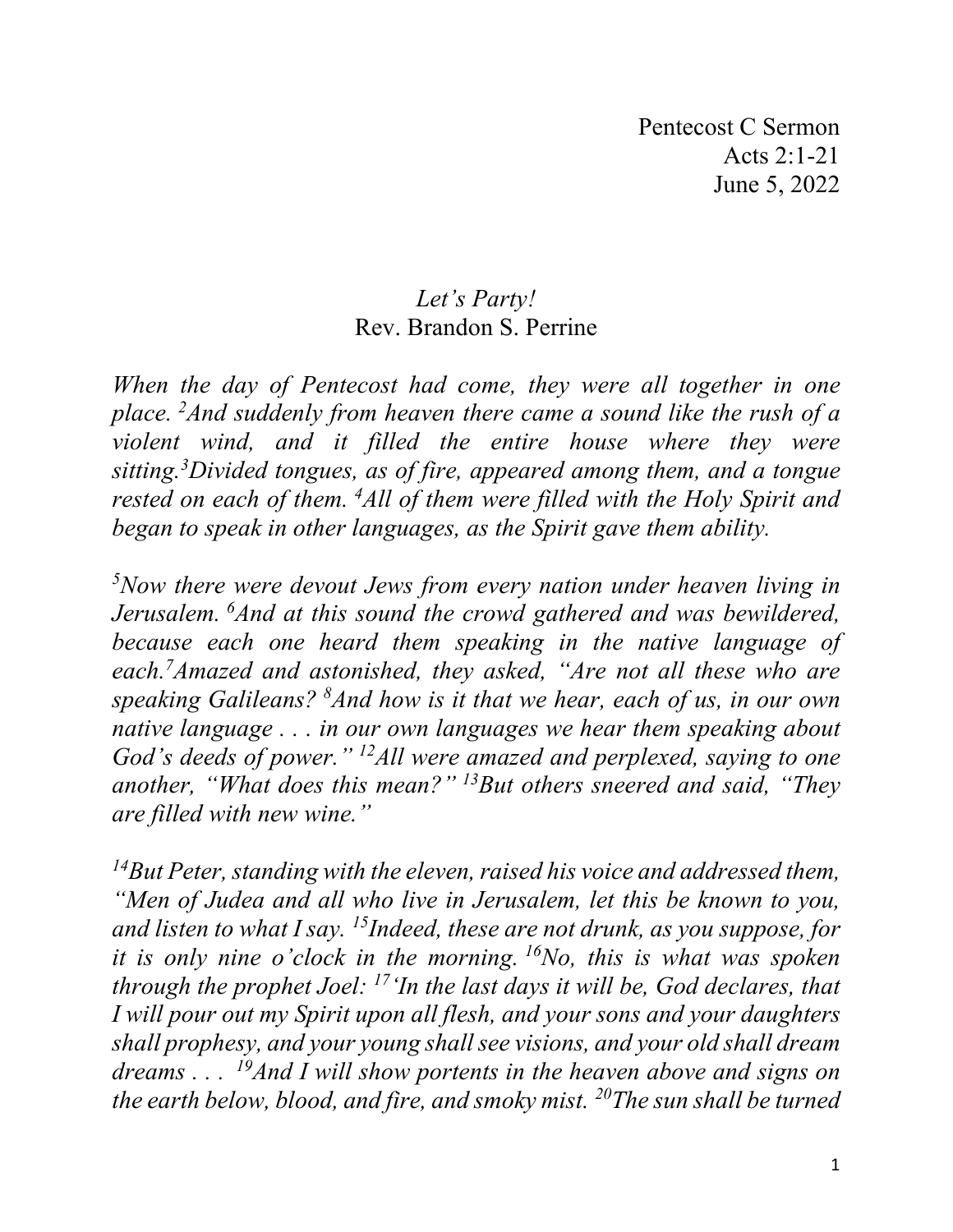*to darkness and the moon to blood, before the coming of the Lord's great and glorious day. 21Then everyone who calls on the name of the Lord shall be saved.'*

 $\sim$ O $\sim$ 

What a story! Today we celebrate the birthday of the church – Pentecost. Fifty days after Passover, Jewish folks from all over the Mediterranean basin had gathered in Jerusalem to celebrate the feast of Shavuot, the giving of the Ten Commandments. Luke tells us that 120 of Jesus' followers were gathered together in one place when suddenly, like a gust of wind, God's spirit, the Holy Spirit, entered the house where they'd gathered and settled like tongues of fire upon their heads. Rational people that you are, you probably assume that next their heads burst into flames, but they didn't! Instead, they started talking to one another in strange languages. The commotion spilled onto the streets and the Jewish pilgrims heard the message of Jesus in their native languages. Some tried to explain the phenomenon by saying that they'd clearly been imbibing spirits, but according to Luke, they'd only had one spirit, the Holy Spirit! Peter launched into a sermon and Luke says that 3,000 people came to faith in Jesus' message. What a birthday story!

I remember one particular birthday when I turned five. I had a clown and she painted my face to look like a tiger. I remember going to a friends' birthday party and we sat around trying to keep still as the birthday boy opened all his presents. I remember a birthday party with a piñata and we all got a little candy and didn't go home completely empty-handed. I remember a lot of birthdays, but nothing like this, nothing like the church's birthday – like Pentecost!

Even so, birthdays were always special when I was a kid. For you too? We celebrated with friends, had special entertainment, clowns or a bouncy house or a piñata, ate cake and ice cream, and opened presents. It was fun. As I grow older though, birthdays are becoming less fun. Have you experienced this too? I have intentionally omitted my birthday from my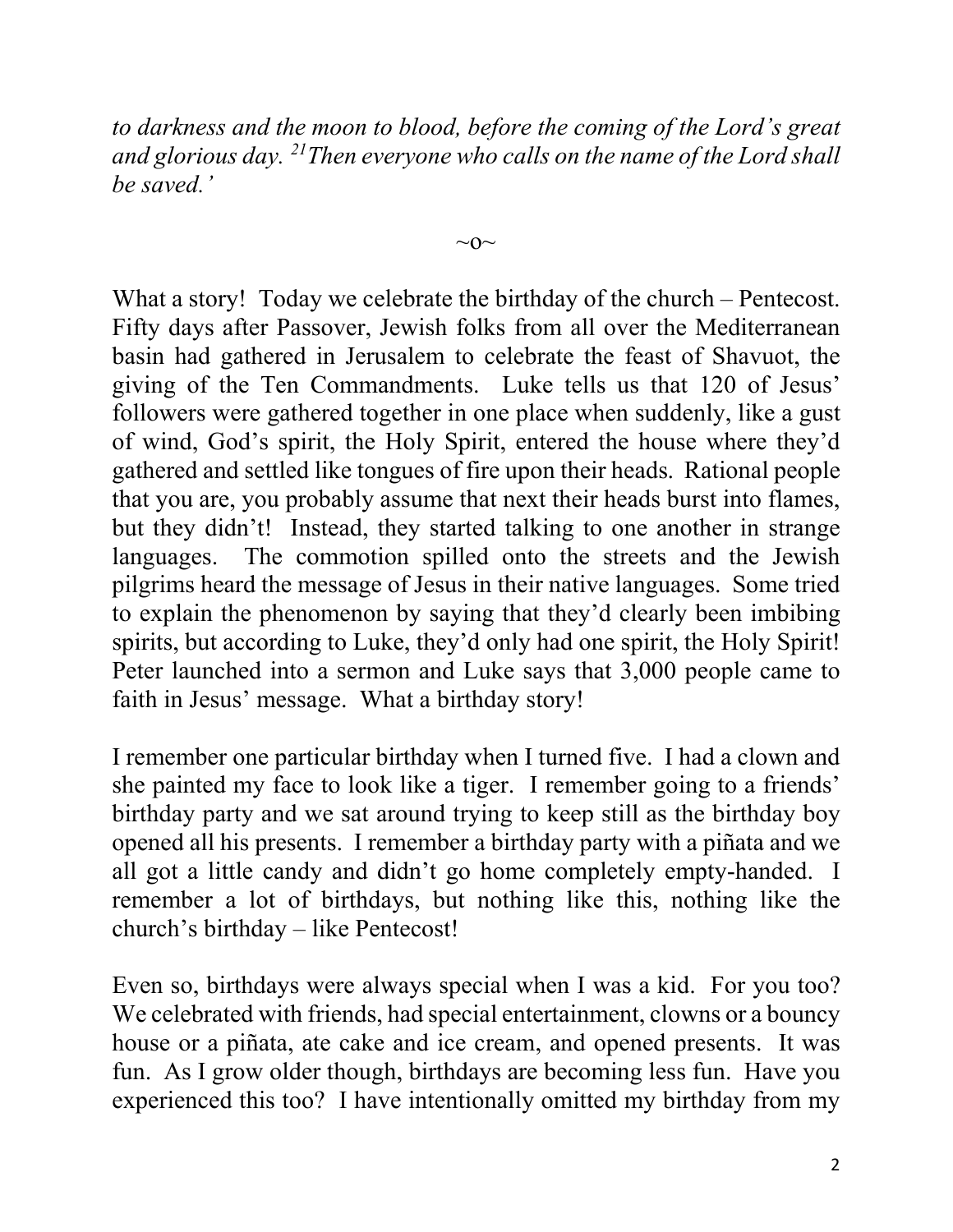Facebook profile and try to avoid mentioning it to others. People who don't plan as intentionally as I did, simply lie about how old they're turning and force a smile at the predictable "surprise" birthday party they're thrown. When we're young, we celebrate all the life we have ahead of us, but as we age, we almost grieve the life behind us.

The truth is, Pentecost is usually kind of like a grown-up's birthday party. It's typically kind of pitiful. We read stories about the spirit showing up in wind and fire, the proclamation of gospel in unknown languages, and the conversion of 3,000 people on the spot. Maybe we remember when churches played a bigger role in communities and society, when our sanctuary was busting with people, or at least fuller, when dozens of eager, perfectly behaved kids filed past us to Sunday School and it makes us sad. It makes us sad that the only fires burn in the candle sticks, the only hot air comes from the minister, and there are more empty seats in the church and fewer people in  $21<sup>st</sup>$  century America who want to fill them. Like a grown-up's birthday party, Pentecost, in the churches where it's acknowledged or observed, is more of a sad little nod to a vivacious past than a festive celebration of a still life-filled future. I think that for some reason, most churches don't really expect that spirit is gonna show up for the party and, to be honest, I'm not sure that most churches really want the spirit to show up for the party.

You see, for the authors of the New Testament, when spirit shows up, it isn't just to comfort and console, it's to animate and activate the people to be the church, not just in their building, but in the world. When the disciples are hiding out in the upper room after Jesus' crucifixion and Jesus shows up and breathes spirit upon them, they get sent out into the world. In our reading from acts, when Jesus' followers were gathered in that house and spirit showed up in wind and fire, they can't contain it in those four walls and they end up on the street preaching and proclaiming. When spirit shows up, it usually involves getting sent out to share good news in word and in deed, even to people and in places that may not be entirely receptive to the message. The truth is, though, that's what is